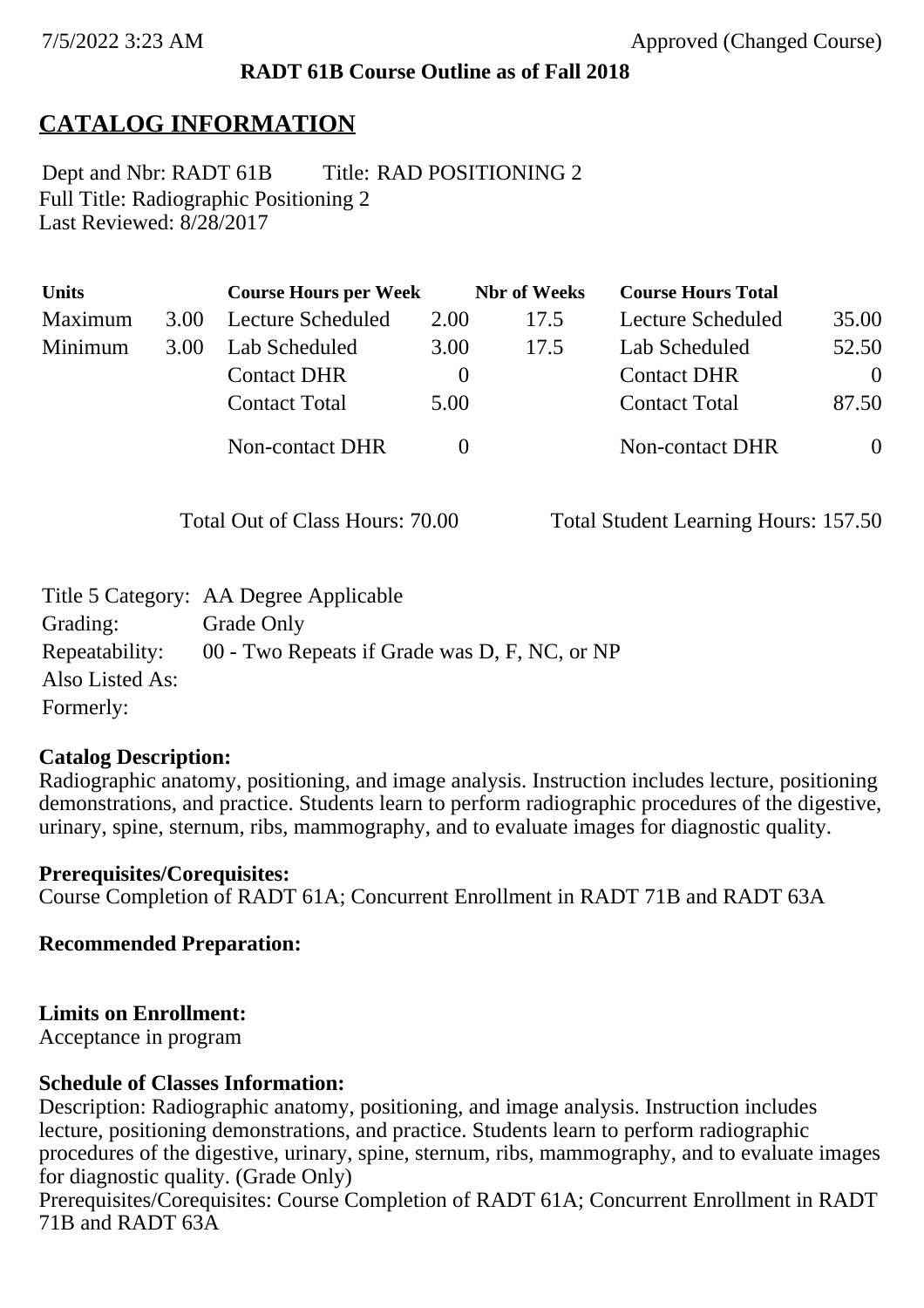# **ARTICULATION, MAJOR, and CERTIFICATION INFORMATION:**

| <b>AS Degree:</b><br><b>CSU GE:</b> | Area<br><b>Transfer Area</b> |            | Effective:<br>Effective: | Inactive:<br>Inactive:<br>Inactive: |  |
|-------------------------------------|------------------------------|------------|--------------------------|-------------------------------------|--|
| IGETC:                              | <b>Transfer Area</b>         |            | Effective:               |                                     |  |
| <b>CSU Transfer: Transferable</b>   |                              | Effective: | Fall 1981                | Inactive:                           |  |
| <b>UC</b> Transfer:                 |                              | Effective: |                          | Inactive:                           |  |

**CID:**

## **Certificate/Major Applicable:**

[Both Certificate and Major Applicable](SR_ClassCheck.aspx?CourseKey=RADT61B)

# **COURSE CONTENT**

#### **Student Learning Outcomes:**

Upon completion of the course, students will be able to:

1. Competently perform radiographic procedures of the digestive tract, urinary tract, vertebral column, ribs, and sternum.

## **Objectives:**

At the completion of this course students will be able to:

- 1. Correctly perform positioning of the entire vertebral column, and urinary system, sternum, mammography, digestive tract, biliary system, and ribs.
- 2. Correctly manipulate the radiographic equipment and accessories.
- 3. Practice safe radiation for patients, self, and others.
- 4. Identify the criteria of proper positioning of body parts on images.

## **Topics and Scope:**

All topics presented in lecture and applied in lab:

- I. Positioning Demonstrations and Practice
	- A. Cervical, thoracic and lumbar spine
	- B. Sacrum and coccyx
	- C. Upper gastrointestinal tract, biliary system
	- D. Lower gastrointestinal tract
	- E. Urinary system
	- F. Ribs, sternum, sternoclavicular joints
	- G. Mammography
- II. Principles of Radiation Protection for Patient, Technologist, and Other Personnel

III. Evaluation of Images for Technical Critique, Positioning Critique, Pathology Identification, Acceptance Criteria